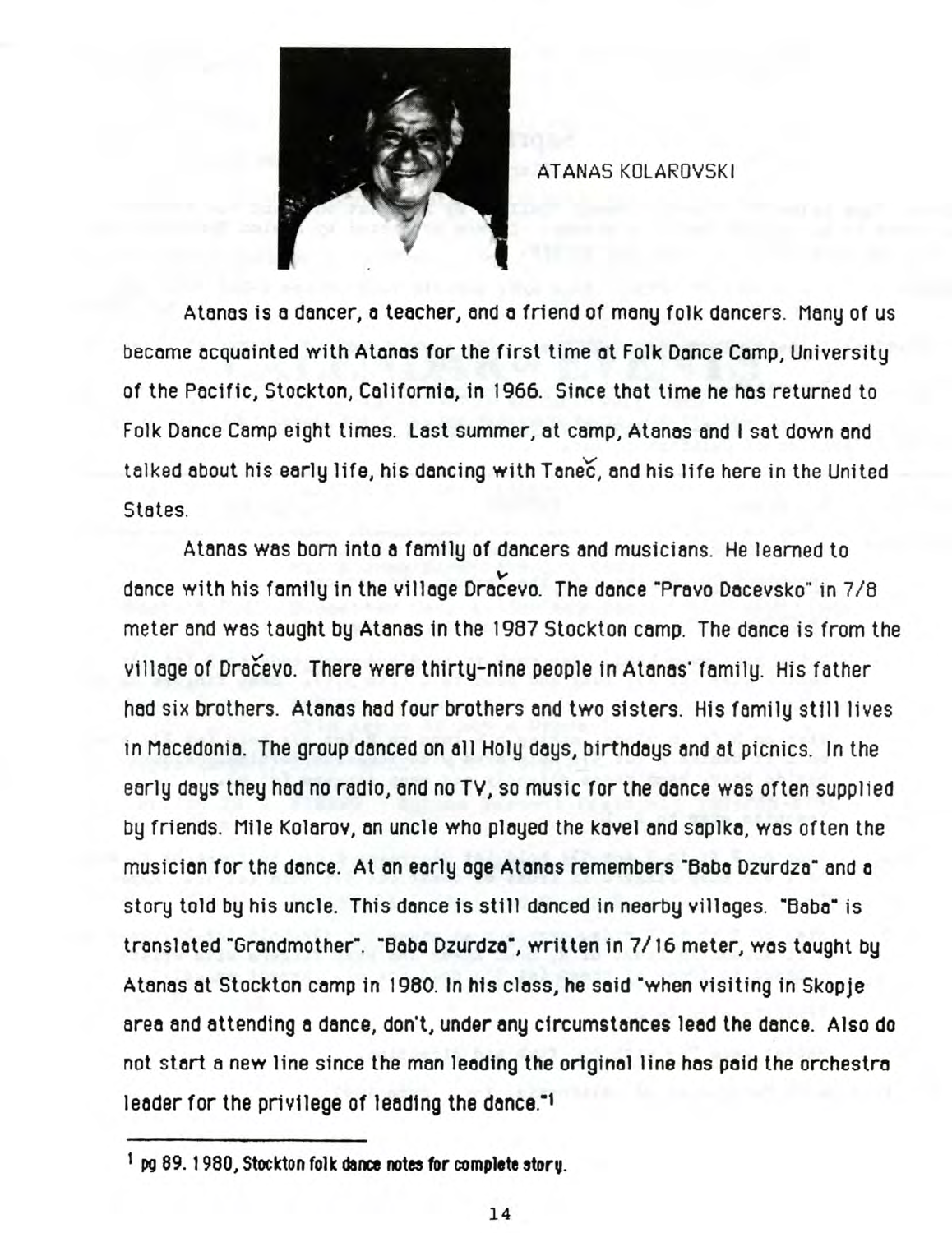As a youth Atanas became more and more interested in dance. He went whenever there was an opportunity to dance - to other villages, towns, and festivals. In 1944 Atonos went into the ormy. He concluded he was lucky. He wos located in Skopje for fifteen days. A musician from Skopje worked with everyone who wished to sing and dance. There were many auditions for dancing and singing. A small group was chosen. Only Atonos stoyed with the ensemble, which ot that time was the only group in Macedonia. They were to perform for army troops. For over three months Atanas developed programs which were performed for wounded soldiers and army troops behind the lines.

After two years Atanas went to the regular army in Belgrade. This group brought people from every area in Yugoslavia. They all had experience in music, dancing and singing. Atanas learned the culture of all areas and was able to learn the dances from every region. The group travelled all over Yugoslavia, end to areas where the dances originated. Although Atanas had primarily taught dances from Macedonia, he in 1982 taught two dances from Serbia.

"Draganova Kolo" in 7/8 meter is from East Serbia, near the Bulgarian border. The music was arranged by Dragan. This is an example of a dance named after a musician. Also "Lepove Kolo" in 6/8 meter, taught in 1980, was also from Serbia. "Vlasko" means "of the Vlach", a nomadic people whose language is similar to Rumanian. These people were traditionally sheepherders.2

Ljubka, Atanas' wife, a member of Kofco, came to Belgrade in 1949. And in 1949 Atanas returned to Macedania, to Skopje, for the purpose of joining Tanec. Koco end Tanec in 1949 merged ensembles to become a professional group, The Macedonian State Folk Ensemble". Atanas remained with Tanec from 1949 to 1964, a period of fifteen years. Tanec was the first ensemble after World War II to

<sup>2</sup> pg 46, 1962, Stockton **folk (fence notes.**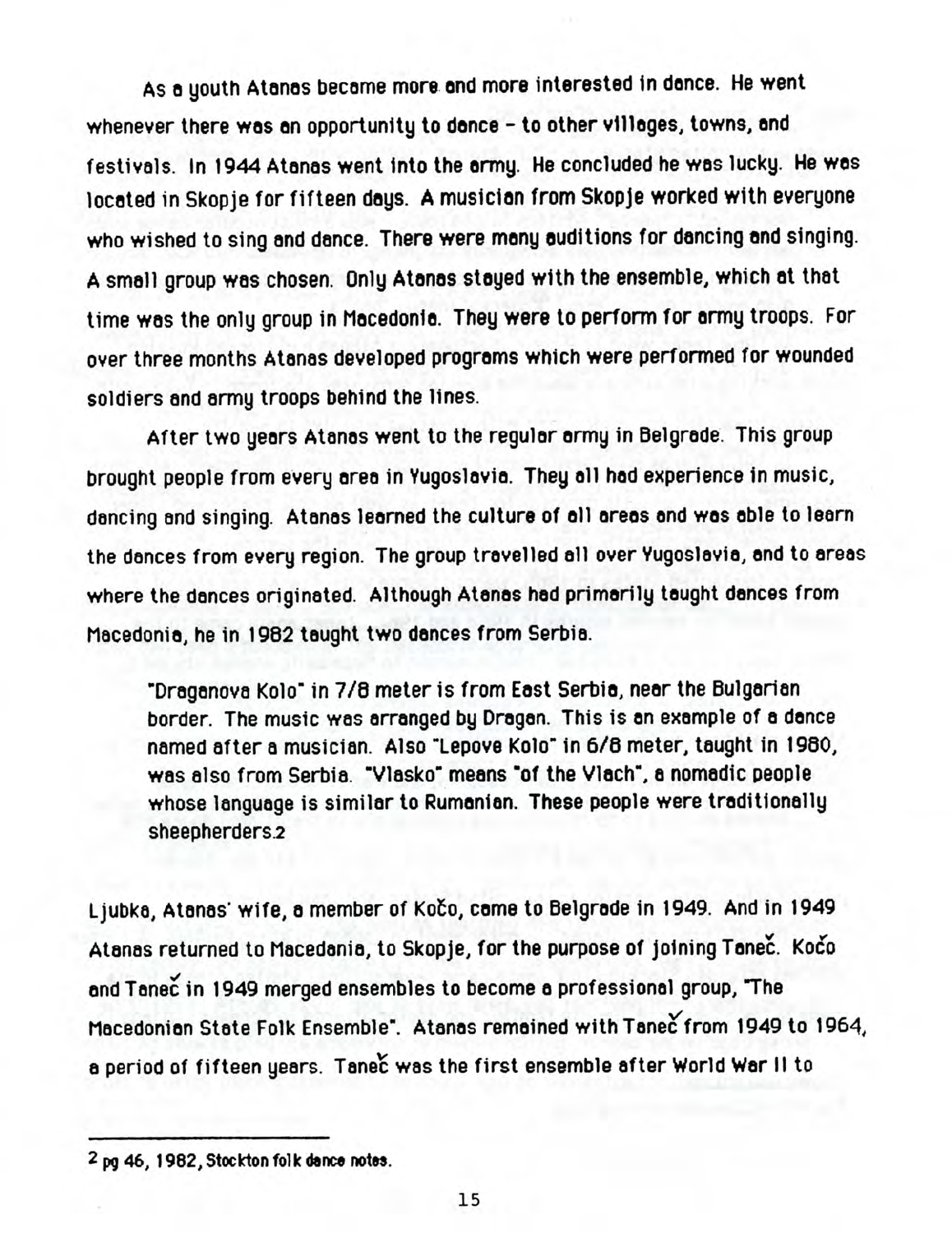Page 3 - Atanas Kolarovski (Continued)

travel in the United States. In 1956, Atanas, touring with Tanec, was able to teach.

"He taught "Kopacka", written in 2/4 meter, was a most popular dance from eastern Macedonia. This dance was taught again by Atanas in 1980, at Stockton folk dance camp. It originally was a man's dance, symbolizing how man worked on the farm. "Kopacka" means "hoe".3

In 1964 Tanec went to Russia. Fortunately Atanas had learned Russian while working with officers when the Russian army was stationed in Yugoslavia. He sometimes still speaks Russian with Russians who live in Seattle.

In 1964 Atanas met Dennis Boxell and Rickey Holden in Belgrade. Atanas at that time was the artistic director for Tanec as well as solo dancer and singer. Dennis Boxell was preparing records for Folkraft, with the purpose of bringing Tanec to the United States in 1965. Dennis toured with Atanas and stayed in Atanas' home for several months in 1964 and 1966. Tanec again came to the United States in 1964 and when Tanec returned to Macadonia Atanas stayed on in the United States. Atanas had a six months contract with Folkraft. However, Atanas still had four months on his contract with Tanec. Because of his Folkraft contract Atanas did not return to Macedonia, and was released from Tanec.

Atanas decided to do research and concentrate on traditional dance and music. Walter Koegler, in 1964, began arranging tours for Atanas. Atanas particularly enjoys teaching in the United States, and then Holland.

In 1970 Lilijana, Atanas' daughter went to London to study English. A doctor who had attended Stockton folk dance camp several times visited Atanas in his home in Macedonia and met his family. The doctor offered to sponsor Lilijana to

16

**<sup>3</sup> pg 49,1982 Stockton folk dance notes.**